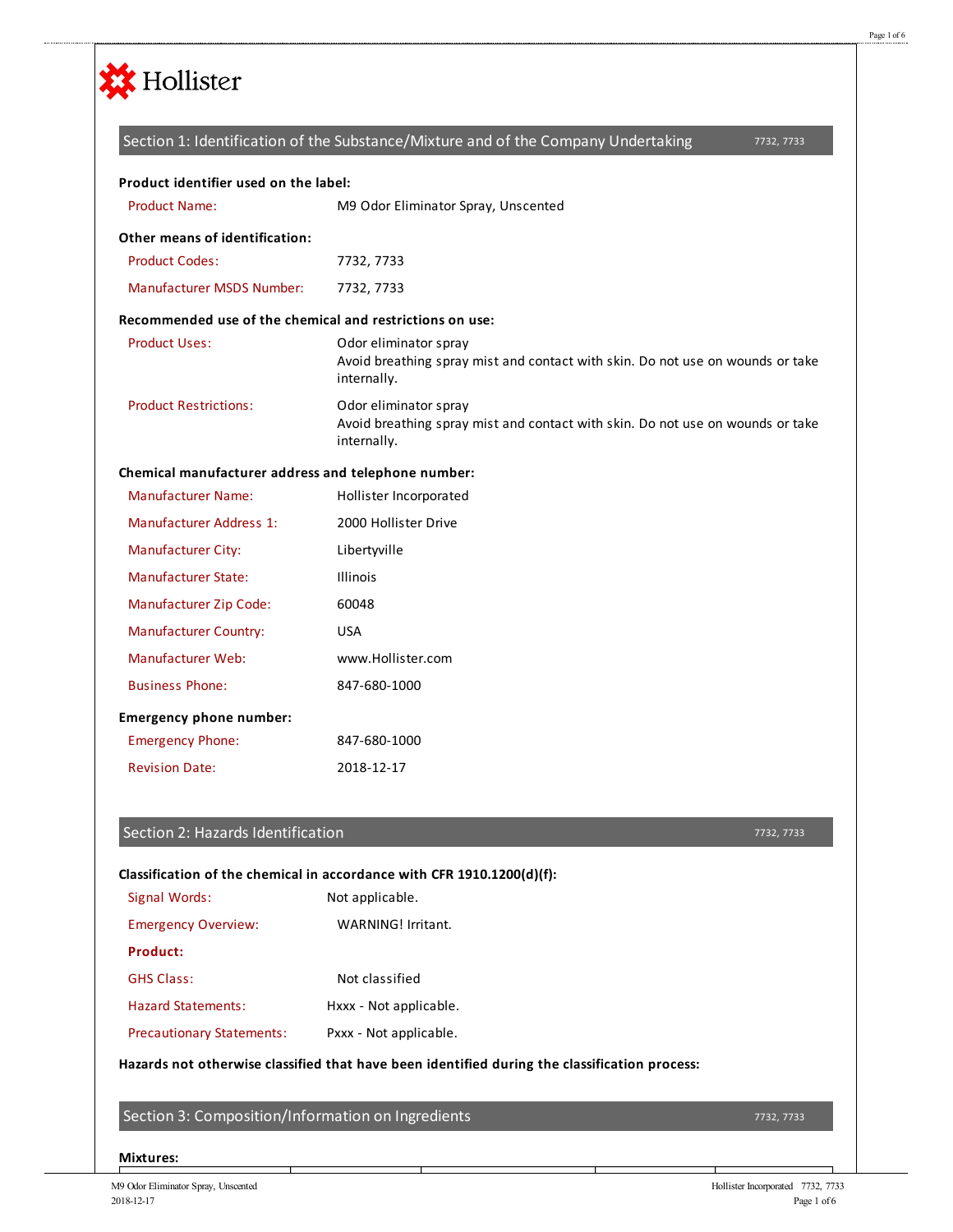| <b>Ingredient Name</b>                                                                                       | CAS Number | <b>Ingredient Percent</b>                                                                                                                                                                                                               | <b>EC Number</b> | Comments   |
|--------------------------------------------------------------------------------------------------------------|------------|-----------------------------------------------------------------------------------------------------------------------------------------------------------------------------------------------------------------------------------------|------------------|------------|
| 2-phenoxyethanol                                                                                             | 122-99-6   | 0.1 - 1% by weight                                                                                                                                                                                                                      | 204-589-7        |            |
| Non hazardous                                                                                                | No data    | >99% by weight                                                                                                                                                                                                                          |                  |            |
|                                                                                                              |            |                                                                                                                                                                                                                                         |                  |            |
| Section 4: First Aid Measures                                                                                |            |                                                                                                                                                                                                                                         |                  | 7732, 7733 |
| Description of necessary measures:                                                                           |            |                                                                                                                                                                                                                                         |                  |            |
| Eye Contact:                                                                                                 |            | No effects anticipated If symptoms develop Rinse cautiously with water for several<br>minutes. Remove contact lenses, if present and easy to do. Continue rinsing. If eye<br>irritation persists: Get medical advice/attention.         |                  |            |
| <b>Skin Contact:</b>                                                                                         |            | No effects anticipated If symptoms develop Wash skin with soap and plenty of<br>water. Get medical attention if irritation develops or persists.                                                                                        |                  |            |
| Inhalation:                                                                                                  |            | No effects anticipated. If symptoms persist, call a physician.                                                                                                                                                                          |                  |            |
| Ingestion:                                                                                                   |            | If swallowed, do NOT induce vomiting. Call a physician or poison control center<br>immediately. Never give anything by mouth to an unconscious person.                                                                                  |                  |            |
| Most important symptoms/effects, acute and delayed:                                                          |            |                                                                                                                                                                                                                                         |                  |            |
| Indication of immediate medical attention and special treatment needed                                       |            |                                                                                                                                                                                                                                         |                  |            |
| Note To Physicians:                                                                                          | None.      |                                                                                                                                                                                                                                         |                  |            |
|                                                                                                              |            |                                                                                                                                                                                                                                         |                  |            |
| <b>Section 5: Firefighting Measures</b>                                                                      |            |                                                                                                                                                                                                                                         |                  | 7732, 7733 |
|                                                                                                              |            |                                                                                                                                                                                                                                         |                  |            |
| Suitable and unsuitable extinguishing media                                                                  |            |                                                                                                                                                                                                                                         |                  |            |
| <b>Extinguishing Media:</b>                                                                                  |            | Use dry chemical or foam when fighting fires involving this material. Water mist<br>may be used to cool closed containers.                                                                                                              |                  |            |
| Specific hazards arising from the chemical<br>Special protective equipment and precautions for fire-fighters |            |                                                                                                                                                                                                                                         |                  |            |
| Fire Fighting Instructions:                                                                                  |            | Evacuate area of unprotected personnel. Use cold water spray to cool fire exposed<br>containers to minimize risk of rupture. Do not enter confined fire space without full<br>protective gear. If possible, contain fire run-off water. |                  |            |
| Protective Equipment:                                                                                        |            | As in any fire, wear Self-Contained Breathing Apparatus (SCBA), MSHA/NIOSH<br>(approved or equivalent) and full protective gear.                                                                                                        |                  |            |
| <b>NFPA Health:</b>                                                                                          | 1          |                                                                                                                                                                                                                                         |                  |            |
| <b>NFPA Fire:</b>                                                                                            | 1          |                                                                                                                                                                                                                                         |                  |            |
| <b>NFPA Reactivity:</b>                                                                                      | 0          |                                                                                                                                                                                                                                         |                  |            |
|                                                                                                              |            |                                                                                                                                                                                                                                         |                  |            |
| Section 6: Accidental Release Measures                                                                       |            |                                                                                                                                                                                                                                         |                  | 7732, 7733 |
| Personal precautions, protective equipment and emergency procedures                                          |            |                                                                                                                                                                                                                                         |                  |            |
| <b>Personnel Precautions:</b>                                                                                |            | For large spills: Evacuate area and keep unnecessary and unprotected personnel<br>from entering the spill area.                                                                                                                         |                  |            |
| Methods and materials for containment and cleaning up                                                        |            |                                                                                                                                                                                                                                         |                  |            |
| <b>Methods for Containment:</b>                                                                              |            | For large spills: Contain spills with an inert absorbent material such as soil, sand or                                                                                                                                                 |                  |            |
|                                                                                                              | oil dry.   |                                                                                                                                                                                                                                         |                  |            |
| <b>Methods for Cleanup:</b>                                                                                  |            | For large spills: Place into a suitable container for disposal.                                                                                                                                                                         |                  |            |

# **Environmental precautions**

Environmental Precautions: For large spills: Avoid runoff into storm sewers, ditches, and waterways.

Page 2 of 6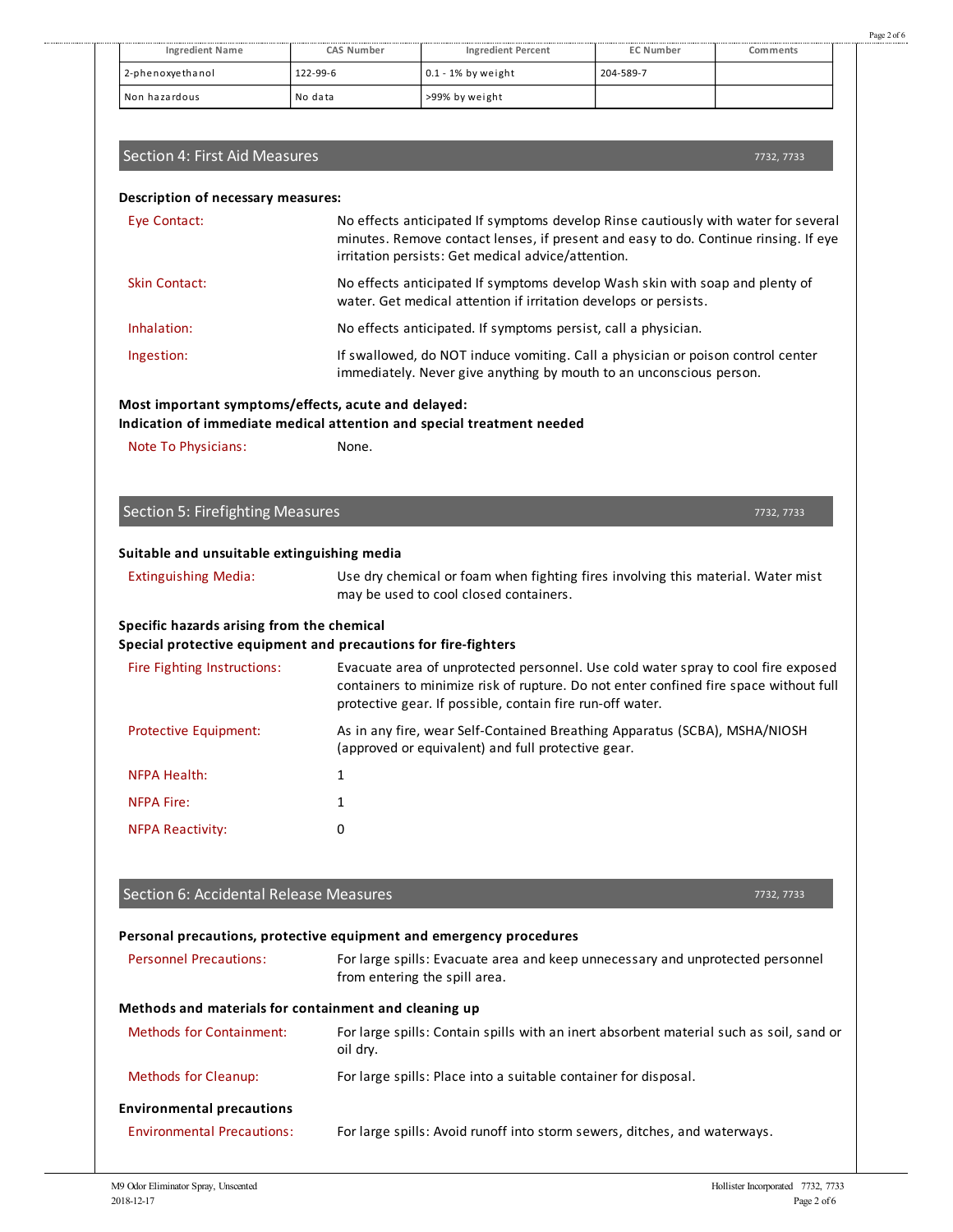| $\overline{\phantom{a}}$ |  |  |
|--------------------------|--|--|
|                          |  |  |
|                          |  |  |
|                          |  |  |
|                          |  |  |
|                          |  |  |
|                          |  |  |
|                          |  |  |
|                          |  |  |
|                          |  |  |
|                          |  |  |
|                          |  |  |
|                          |  |  |
|                          |  |  |

| Storage:                                         | Store in a cool, dry, well ventilated area away from sources of heat and<br>incompatible materials. Keep container tightly closed when not in use.                                                                                                                                                                                                                                                                                                                                                                                                                                                                                                   |            |
|--------------------------------------------------|------------------------------------------------------------------------------------------------------------------------------------------------------------------------------------------------------------------------------------------------------------------------------------------------------------------------------------------------------------------------------------------------------------------------------------------------------------------------------------------------------------------------------------------------------------------------------------------------------------------------------------------------------|------------|
| Section 8: Exposure Controls/Personal Protection |                                                                                                                                                                                                                                                                                                                                                                                                                                                                                                                                                                                                                                                      | 7732, 7733 |
| <b>Exposure Guidelines</b>                       |                                                                                                                                                                                                                                                                                                                                                                                                                                                                                                                                                                                                                                                      |            |
| <b>Exposure limit:</b>                           | Guideline ACGIH: Not established.<br>Guideline OSHA: Not established.                                                                                                                                                                                                                                                                                                                                                                                                                                                                                                                                                                                |            |
| Appropriate engineering controls                 |                                                                                                                                                                                                                                                                                                                                                                                                                                                                                                                                                                                                                                                      |            |
| <b>Engineering Controls:</b>                     | No special protective equipment required under normal conditions of use. Use<br>appropriate engineering control such as process enclosures, local exhaust<br>ventilation, or other engineering controls to control airborne levels below<br>recommended exposure limits. Good general ventilation should be sufficient to<br>control airborne levels. Where such systems are not effective wear suitable<br>personal protective equipment, which performs satisfactorily and meets OSHA or<br>other recognized standards. Consult with local procedures for selection, training,<br>inspection and maintenance of the personal protective equipment. |            |
| <b>Individual protection measures</b>            |                                                                                                                                                                                                                                                                                                                                                                                                                                                                                                                                                                                                                                                      |            |
| <b>Eye Protection:</b>                           | No special protective equipment required under normal conditions of use., If<br>splashes are likely to occur, wear: Chemical splash goggles.                                                                                                                                                                                                                                                                                                                                                                                                                                                                                                         |            |
| <b>Face Protection:</b>                          | No special protective equipment required under normal conditions of use., If<br>splashes are likely to occur, wear: Chemical splash goggles.                                                                                                                                                                                                                                                                                                                                                                                                                                                                                                         |            |
| <b>Skin Protection:</b>                          | No special protective equipment required under normal conditions of use.                                                                                                                                                                                                                                                                                                                                                                                                                                                                                                                                                                             |            |
| <b>Respiratory Protection:</b>                   | No special protective equipment required under normal conditions of use. No<br>personal respiratory protective equipment is normally required. The need for<br>respiratory protection will vary according to the airborne concentrations and<br>environmental conditions (such as in manufacturing).                                                                                                                                                                                                                                                                                                                                                 |            |
| <b>Hygiene Practices:</b>                        | Wash thoroughly after handling. Avoid contact with eyes.                                                                                                                                                                                                                                                                                                                                                                                                                                                                                                                                                                                             |            |

Handling: Use with adequate ventilation.,Avoid breathing vapor, aerosol or mist.

Hygiene Practices: Wash thoroughly after handling. Avoid contact with eyes.

Special Handling: Do not re-use empty containers.

**Conditions for safe storage, including any incompatibilities**

**Precautions for safe handling**

Section 7: Handling and Storage

# Section 9: Physical and Chemical Properties

## **Physical and chemical properties**

| <b>Physical State:</b>      | Physical State Appearance: Liquid. |
|-----------------------------|------------------------------------|
| Odor:                       | Slight.                            |
| pH:                         | Not determined.                    |
| <b>Melting Temperature:</b> | Not determined.                    |
| <b>Boiling Temperature:</b> | Not determined.                    |
| <b>Flash Point:</b>         | >210 °F (>99°C)                    |
| Ignition Temperature:       | Not determined.                    |
| Lower Flammable Limit:      | Not determined.                    |

Page 3 of 6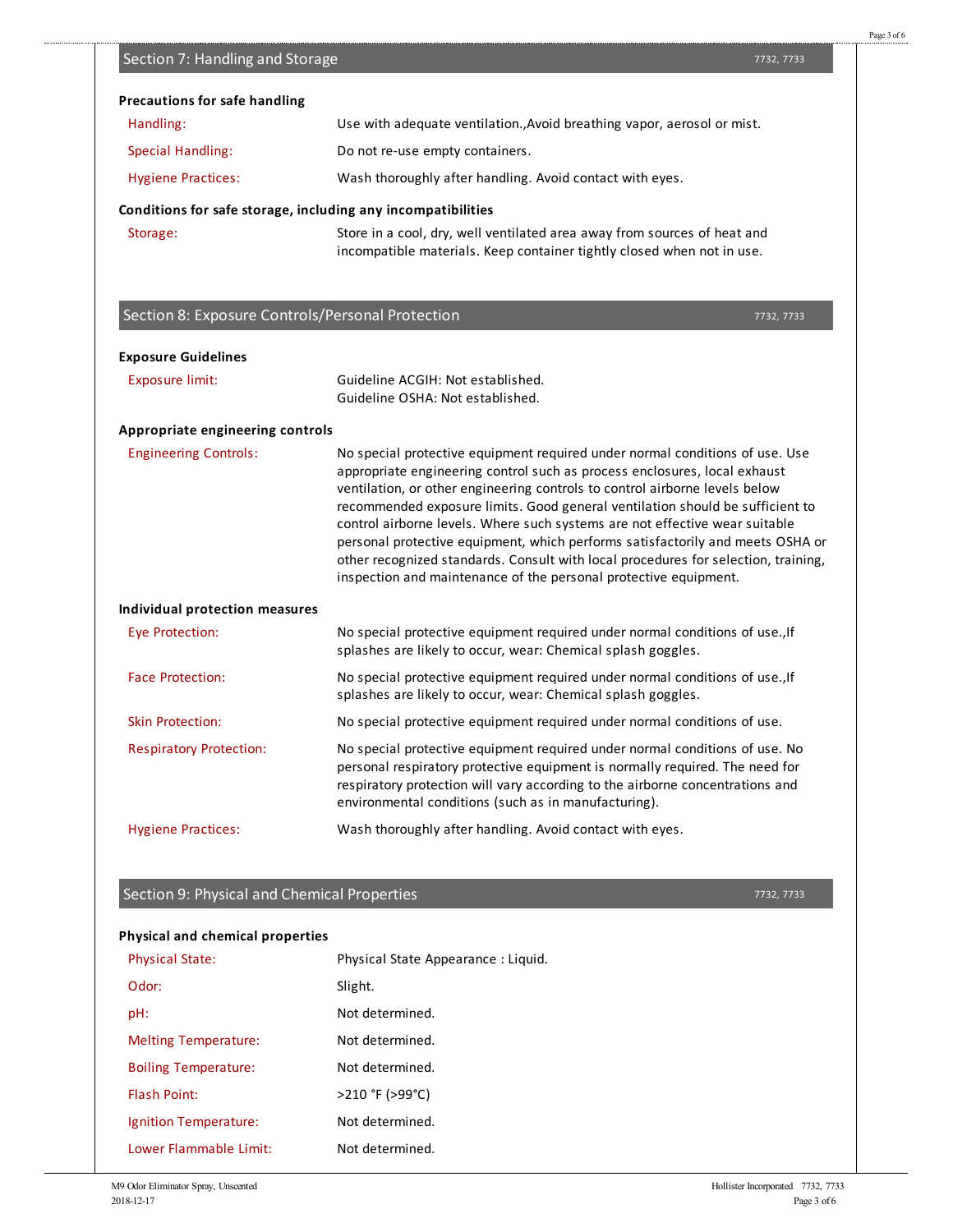| <b>Upper Flammable Limit:</b><br>Not determined.<br>Not determined.<br>Vapor Pressure:<br><b>Vapor Density:</b><br>Not determined.<br>Solubility:<br>Not determined.<br>Not determined.<br><b>Specific Gravity:</b><br>Not determined.<br><b>Evaporation Rate:</b><br><b>Percent Volatile:</b><br>Not determined.<br>Section 10: Stability and Reactivity<br>Reactivity:<br><b>Chemical Stability:</b><br><b>Chemical Stability:</b><br>Stable under recommended handling and storage conditions.<br><b>Possibility of hazardous reactions:</b><br>Hazardous Polymerization:<br>Hazardous polymerization does not occur.<br><b>Conditions To Avoid:</b><br><b>Conditions To Avoid:</b><br>Heat, flames, ignition sources, and sparks. Incompatible materials.<br><b>Incompatible Materials:</b><br><b>Hazardous Decomposition</b><br>Thermal decomposition can lead to release irritant fumes and toxic gases.<br>Products:<br>Section 11: Toxicological Information<br><b>Toxicological Information:</b><br>Product:<br>Eyes. Skin. Inhalation. Ingestion.<br>Route of Exposure:<br>Target Organ Data:<br>Eyes. Skin. Respiratory system. Digestive system. | 7732, 7733                                                                  |
|--------------------------------------------------------------------------------------------------------------------------------------------------------------------------------------------------------------------------------------------------------------------------------------------------------------------------------------------------------------------------------------------------------------------------------------------------------------------------------------------------------------------------------------------------------------------------------------------------------------------------------------------------------------------------------------------------------------------------------------------------------------------------------------------------------------------------------------------------------------------------------------------------------------------------------------------------------------------------------------------------------------------------------------------------------------------------------------------------------------------------------------------------------------|-----------------------------------------------------------------------------|
|                                                                                                                                                                                                                                                                                                                                                                                                                                                                                                                                                                                                                                                                                                                                                                                                                                                                                                                                                                                                                                                                                                                                                              |                                                                             |
|                                                                                                                                                                                                                                                                                                                                                                                                                                                                                                                                                                                                                                                                                                                                                                                                                                                                                                                                                                                                                                                                                                                                                              |                                                                             |
|                                                                                                                                                                                                                                                                                                                                                                                                                                                                                                                                                                                                                                                                                                                                                                                                                                                                                                                                                                                                                                                                                                                                                              |                                                                             |
|                                                                                                                                                                                                                                                                                                                                                                                                                                                                                                                                                                                                                                                                                                                                                                                                                                                                                                                                                                                                                                                                                                                                                              |                                                                             |
|                                                                                                                                                                                                                                                                                                                                                                                                                                                                                                                                                                                                                                                                                                                                                                                                                                                                                                                                                                                                                                                                                                                                                              |                                                                             |
|                                                                                                                                                                                                                                                                                                                                                                                                                                                                                                                                                                                                                                                                                                                                                                                                                                                                                                                                                                                                                                                                                                                                                              |                                                                             |
|                                                                                                                                                                                                                                                                                                                                                                                                                                                                                                                                                                                                                                                                                                                                                                                                                                                                                                                                                                                                                                                                                                                                                              |                                                                             |
|                                                                                                                                                                                                                                                                                                                                                                                                                                                                                                                                                                                                                                                                                                                                                                                                                                                                                                                                                                                                                                                                                                                                                              |                                                                             |
|                                                                                                                                                                                                                                                                                                                                                                                                                                                                                                                                                                                                                                                                                                                                                                                                                                                                                                                                                                                                                                                                                                                                                              |                                                                             |
|                                                                                                                                                                                                                                                                                                                                                                                                                                                                                                                                                                                                                                                                                                                                                                                                                                                                                                                                                                                                                                                                                                                                                              |                                                                             |
|                                                                                                                                                                                                                                                                                                                                                                                                                                                                                                                                                                                                                                                                                                                                                                                                                                                                                                                                                                                                                                                                                                                                                              |                                                                             |
|                                                                                                                                                                                                                                                                                                                                                                                                                                                                                                                                                                                                                                                                                                                                                                                                                                                                                                                                                                                                                                                                                                                                                              |                                                                             |
|                                                                                                                                                                                                                                                                                                                                                                                                                                                                                                                                                                                                                                                                                                                                                                                                                                                                                                                                                                                                                                                                                                                                                              |                                                                             |
|                                                                                                                                                                                                                                                                                                                                                                                                                                                                                                                                                                                                                                                                                                                                                                                                                                                                                                                                                                                                                                                                                                                                                              |                                                                             |
|                                                                                                                                                                                                                                                                                                                                                                                                                                                                                                                                                                                                                                                                                                                                                                                                                                                                                                                                                                                                                                                                                                                                                              |                                                                             |
|                                                                                                                                                                                                                                                                                                                                                                                                                                                                                                                                                                                                                                                                                                                                                                                                                                                                                                                                                                                                                                                                                                                                                              |                                                                             |
|                                                                                                                                                                                                                                                                                                                                                                                                                                                                                                                                                                                                                                                                                                                                                                                                                                                                                                                                                                                                                                                                                                                                                              |                                                                             |
|                                                                                                                                                                                                                                                                                                                                                                                                                                                                                                                                                                                                                                                                                                                                                                                                                                                                                                                                                                                                                                                                                                                                                              |                                                                             |
| Prolonged or excessive inhalation may cause respiratory tract irritation.<br><b>Acute Inhalation Effects:</b>                                                                                                                                                                                                                                                                                                                                                                                                                                                                                                                                                                                                                                                                                                                                                                                                                                                                                                                                                                                                                                                |                                                                             |
| <b>Acute Skin Effects:</b><br>May cause irritation.                                                                                                                                                                                                                                                                                                                                                                                                                                                                                                                                                                                                                                                                                                                                                                                                                                                                                                                                                                                                                                                                                                          |                                                                             |
| <b>Acute Ingestion Effects:</b><br>Ingestion can cause gastrointestinal irritation, nausea, vomiting and diarrhea.                                                                                                                                                                                                                                                                                                                                                                                                                                                                                                                                                                                                                                                                                                                                                                                                                                                                                                                                                                                                                                           |                                                                             |
| <b>Acute Eye Effects:</b><br>May cause irritation.                                                                                                                                                                                                                                                                                                                                                                                                                                                                                                                                                                                                                                                                                                                                                                                                                                                                                                                                                                                                                                                                                                           |                                                                             |
| 2-phenoxyethanol:                                                                                                                                                                                                                                                                                                                                                                                                                                                                                                                                                                                                                                                                                                                                                                                                                                                                                                                                                                                                                                                                                                                                            |                                                                             |
| <b>Ingestion Toxicity:</b><br>Oral LD50 Rat 1,386 - 2,563 mg/Kg (OECD SIDS)                                                                                                                                                                                                                                                                                                                                                                                                                                                                                                                                                                                                                                                                                                                                                                                                                                                                                                                                                                                                                                                                                  |                                                                             |
| Teratogenicity:                                                                                                                                                                                                                                                                                                                                                                                                                                                                                                                                                                                                                                                                                                                                                                                                                                                                                                                                                                                                                                                                                                                                              | Experiments have shown reproductive toxicity effects on laboratory animals. |
| Section 12: Ecological Information                                                                                                                                                                                                                                                                                                                                                                                                                                                                                                                                                                                                                                                                                                                                                                                                                                                                                                                                                                                                                                                                                                                           |                                                                             |
|                                                                                                                                                                                                                                                                                                                                                                                                                                                                                                                                                                                                                                                                                                                                                                                                                                                                                                                                                                                                                                                                                                                                                              | 7732, 7733                                                                  |
| <b>Ecotoxicity:</b>                                                                                                                                                                                                                                                                                                                                                                                                                                                                                                                                                                                                                                                                                                                                                                                                                                                                                                                                                                                                                                                                                                                                          |                                                                             |
| Product:                                                                                                                                                                                                                                                                                                                                                                                                                                                                                                                                                                                                                                                                                                                                                                                                                                                                                                                                                                                                                                                                                                                                                     |                                                                             |
| No environmental information found for this product.<br>Ecotoxicity:                                                                                                                                                                                                                                                                                                                                                                                                                                                                                                                                                                                                                                                                                                                                                                                                                                                                                                                                                                                                                                                                                         |                                                                             |
| Persistence and degradability:<br><b>Product:</b>                                                                                                                                                                                                                                                                                                                                                                                                                                                                                                                                                                                                                                                                                                                                                                                                                                                                                                                                                                                                                                                                                                            |                                                                             |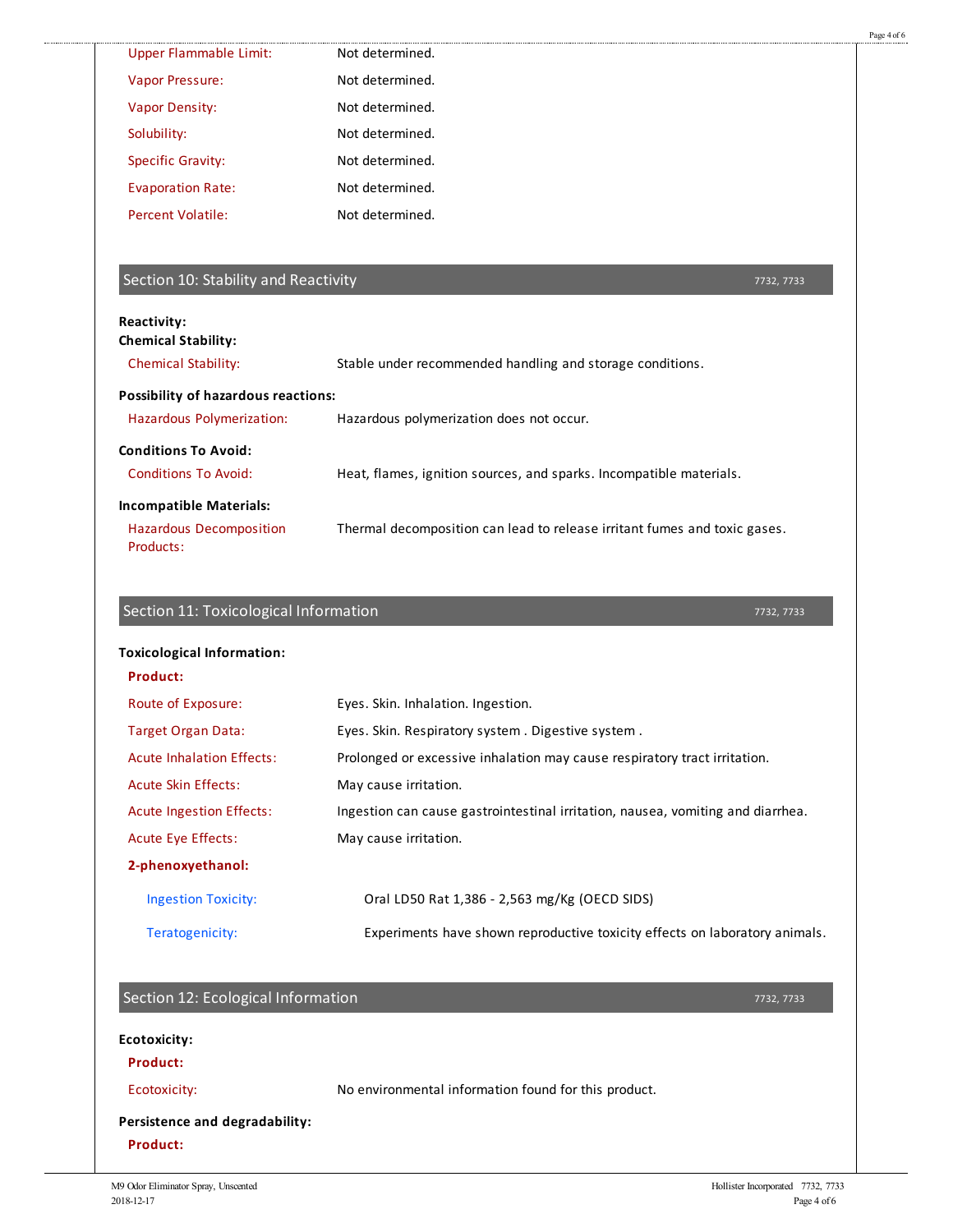| <b>Environmental Fate:</b>                             | No environmental information found for this product.                                                                                                                                              |  |
|--------------------------------------------------------|---------------------------------------------------------------------------------------------------------------------------------------------------------------------------------------------------|--|
| Section 13: Disposal Considerations                    | 7732, 7733                                                                                                                                                                                        |  |
| <b>Description of waste:</b><br><b>Waste Disposal:</b> | Dispose of in accordance with Local, State, Federal and Provincial regulations.                                                                                                                   |  |
| Section 14: Transport Information                      | 7732, 7733                                                                                                                                                                                        |  |
| <b>DOT Shipping Name:</b>                              | <b>Not Restricted</b>                                                                                                                                                                             |  |
| <b>DOT UN Number:</b>                                  | Not Applicable                                                                                                                                                                                    |  |
| Notes from Section 14:                                 | The data provided in this section is for information only. Please apply the<br>appropriate regulations to properly classify your shipment.                                                        |  |
| Section 15: Regulatory Information                     | 7732, 7733                                                                                                                                                                                        |  |
| <b>Regulatory - Product Based:</b>                     | Safety, health and environmental regulations specific for the product:                                                                                                                            |  |
| <b>California PROP 65:</b>                             | The following statement(s) are provided under the California Safe Drinking Water<br>and Toxic Enforcement Act of 1986 (Proposition 65): This product does not contain                             |  |
|                                                        | any Proposition 65 chemicals.                                                                                                                                                                     |  |
| <b>TSCA Inventory Status:</b>                          | All the constituents of this product are TSCA listed or exempt from listing.                                                                                                                      |  |
| SARA:                                                  | This product does not contain any chemicals which are subject to the reporting<br>requirements of the Superfund Amendments and Reauthorization Act of 1986<br>(SARA) Title III (40CFR, Part 372). |  |
| Canada WHMIS:                                          | Not controlled.                                                                                                                                                                                   |  |
| <b>Regulatory - Ingredient Based:</b>                  |                                                                                                                                                                                                   |  |
| 2-phenoxyethanol:                                      |                                                                                                                                                                                                   |  |
| Canada DSL:                                            | Listed                                                                                                                                                                                            |  |
| <b>TSCA Inventory Status:</b>                          | Listed                                                                                                                                                                                            |  |
| <b>EC Number:</b>                                      | 204-589-7                                                                                                                                                                                         |  |
| Section 16: Additional Information                     | 7732, 7733                                                                                                                                                                                        |  |
| <b>Issue Date:</b>                                     | 11/14/2014                                                                                                                                                                                        |  |

Page 5 of 6